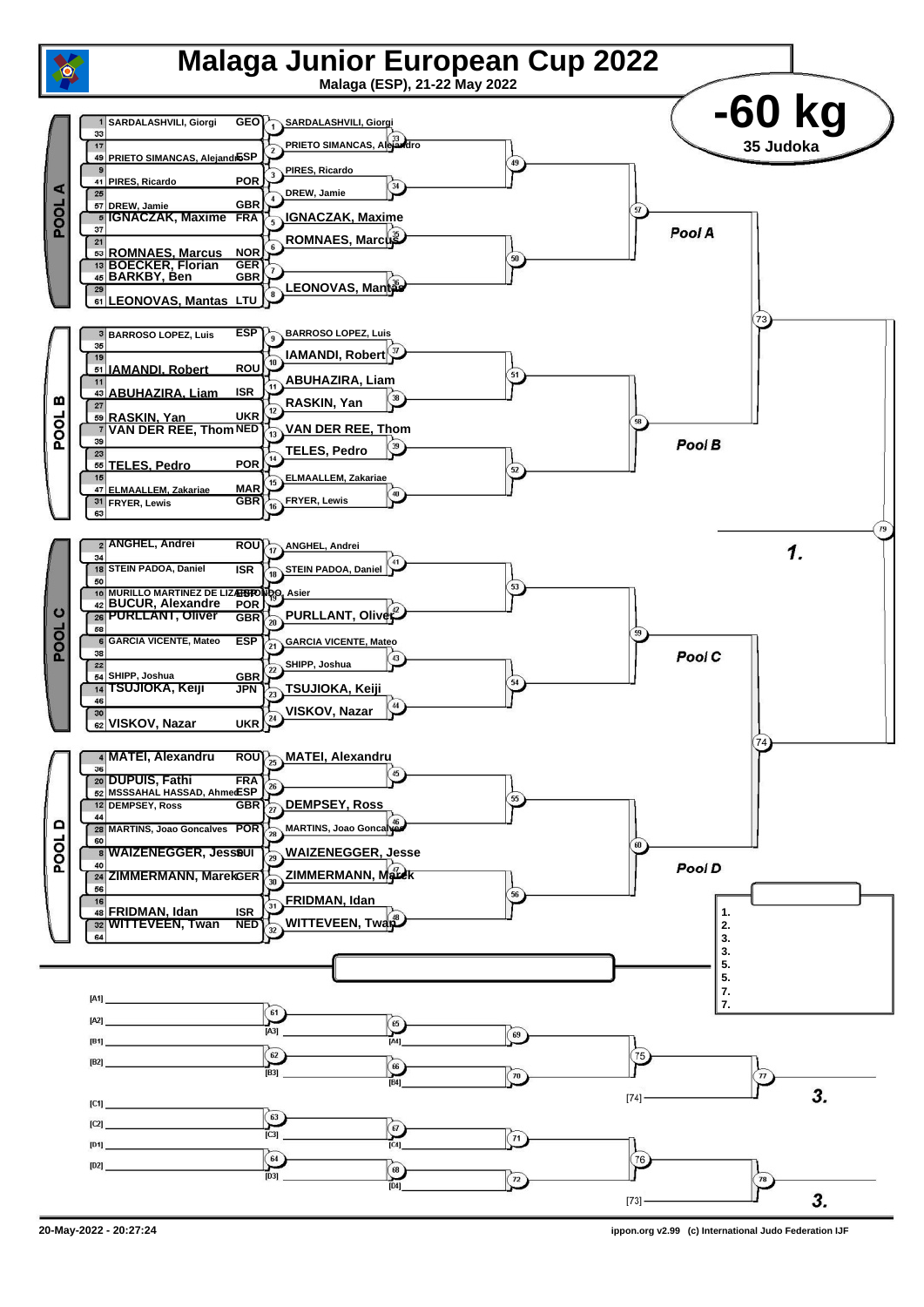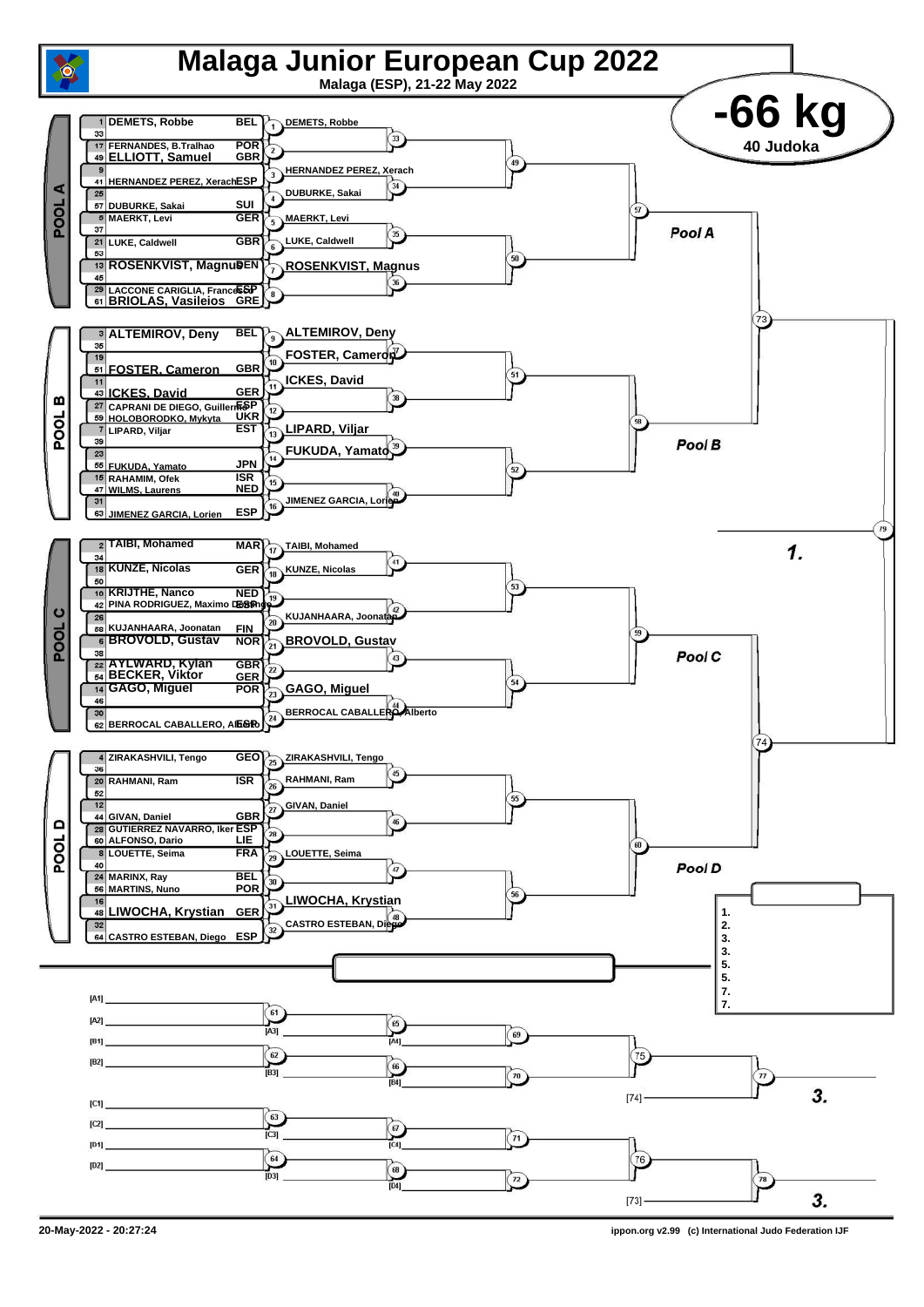

**<sup>20-</sup>May-2022 - 20:27:24 ippon.org v2.99 (c) International Judo Federation IJF**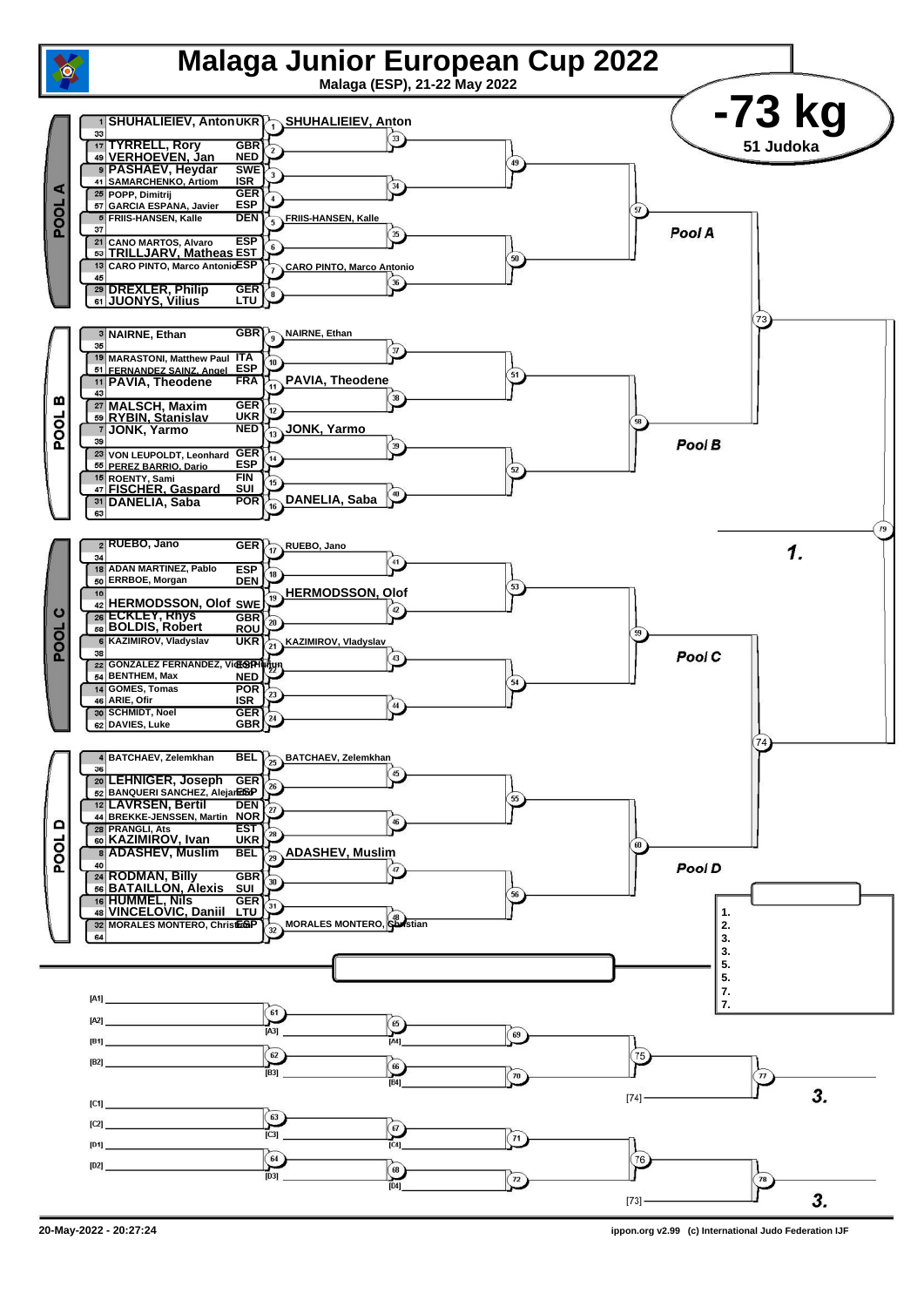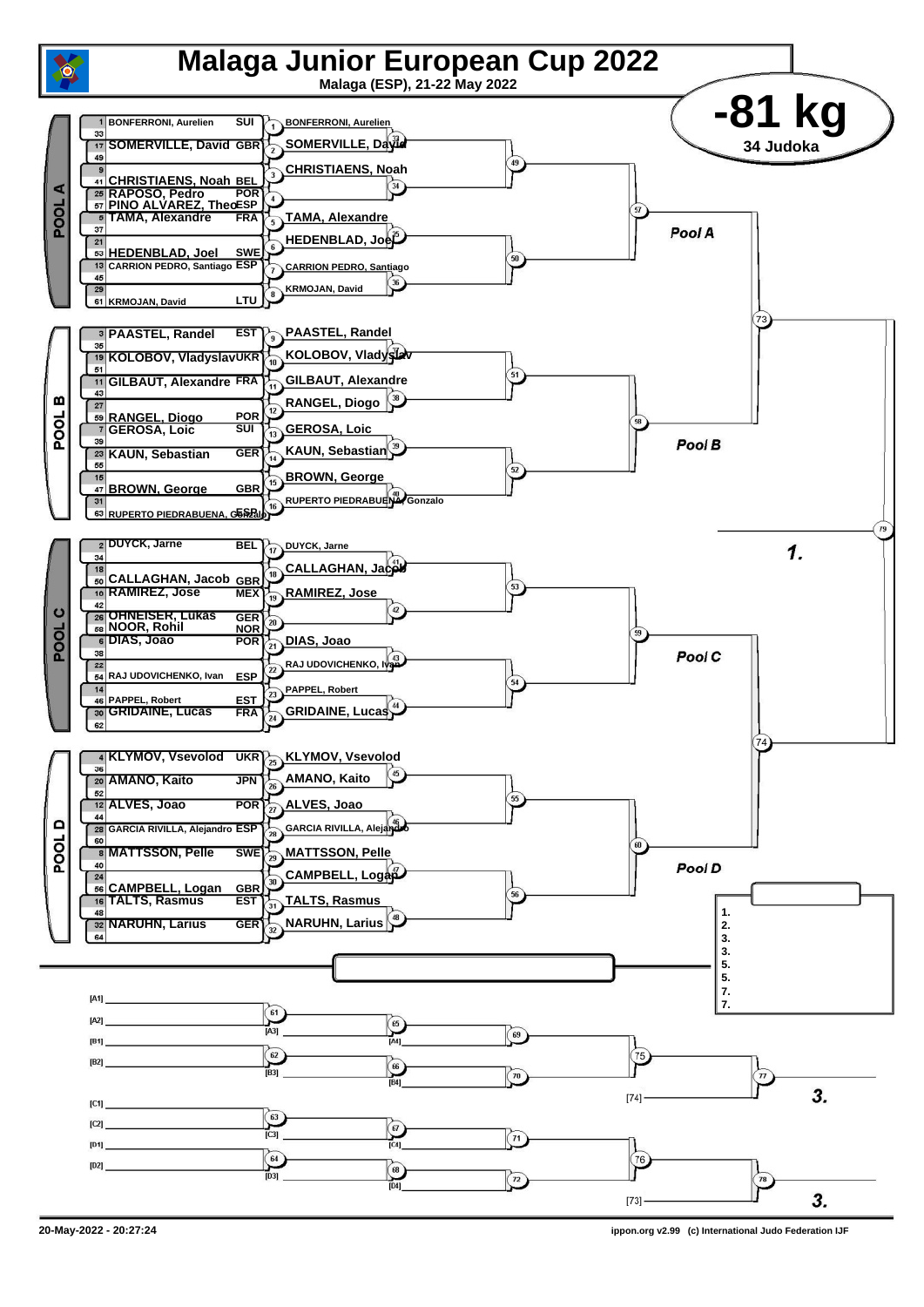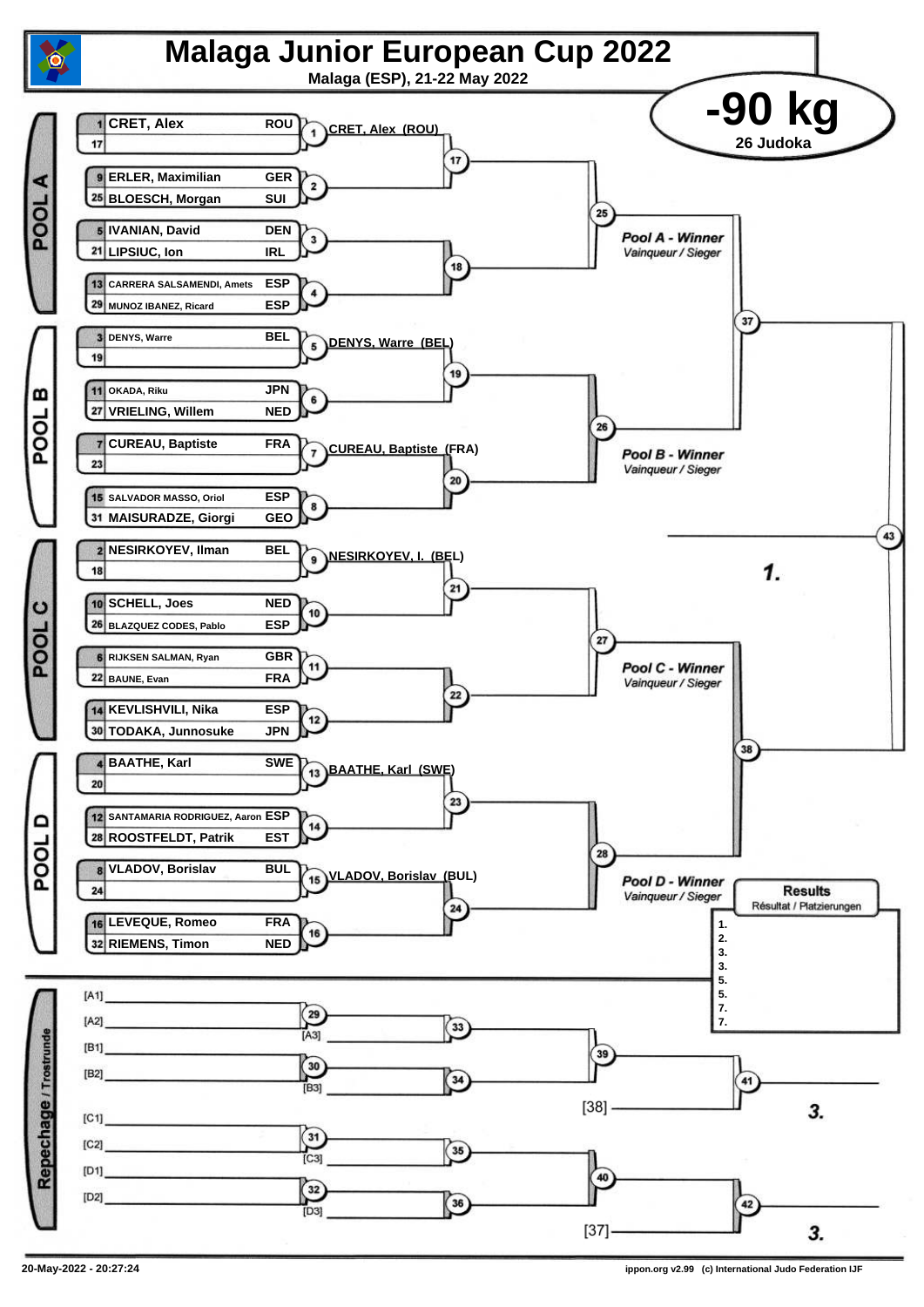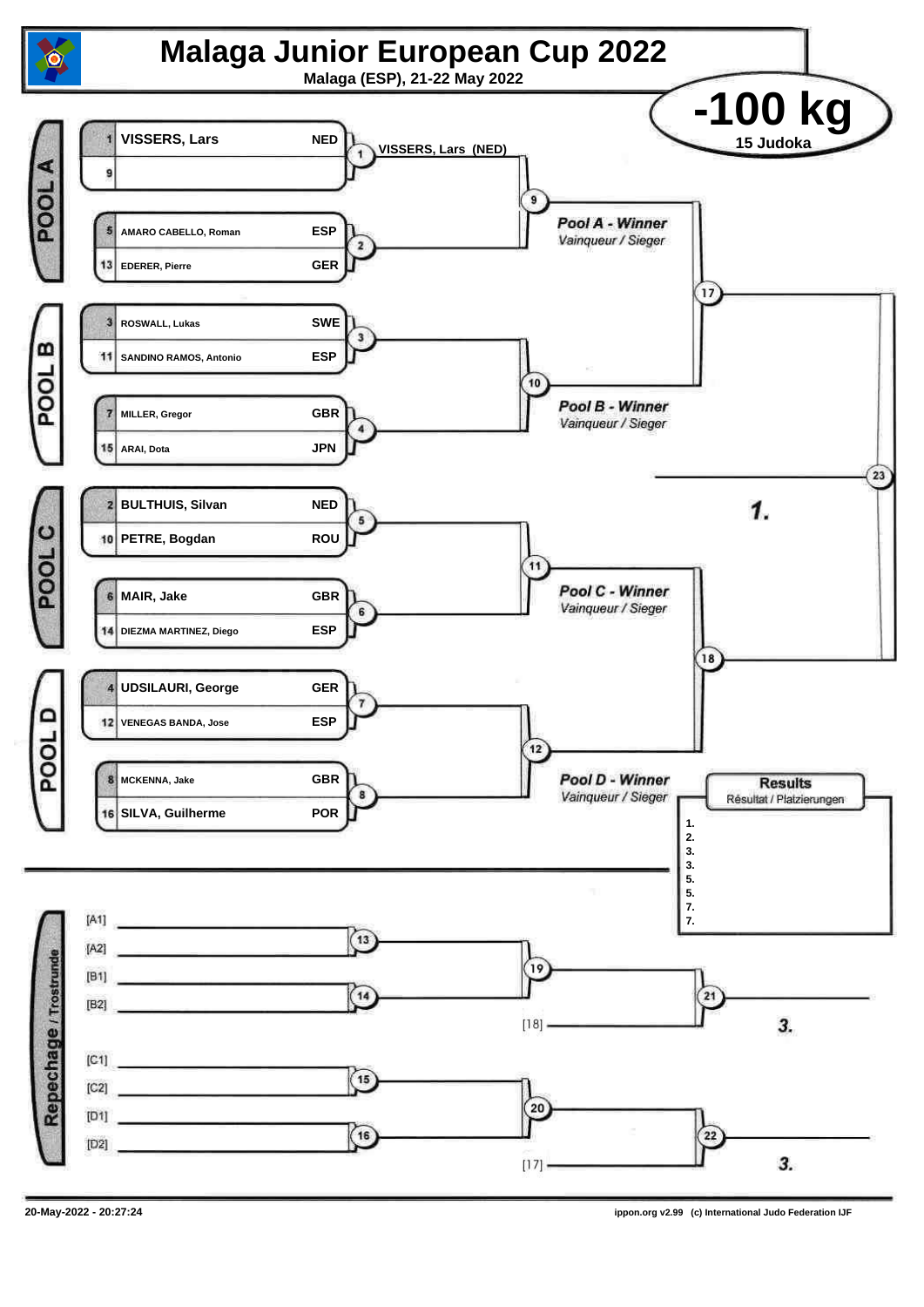

## **Malaga Junior European Cup 2022**<br>Malaga (ESP), 21-22 May 2022



|   | HALAKA, Oleksii                | <b>UKR</b> |  |  |  |  |  | (0) |  |
|---|--------------------------------|------------|--|--|--|--|--|-----|--|
|   | <b>PRIILINN TURK, Karl</b>     | <b>EST</b> |  |  |  |  |  | (0) |  |
|   | <b>SUGAWARA, Mitsuki</b>       | <b>JPN</b> |  |  |  |  |  | (0) |  |
|   | <b>PLOEHNERT, Paavo</b>        | <b>GER</b> |  |  |  |  |  | (0) |  |
| 5 | <b>GONZALEZ BLANCO, Adrian</b> | <b>ESP</b> |  |  |  |  |  | (0) |  |

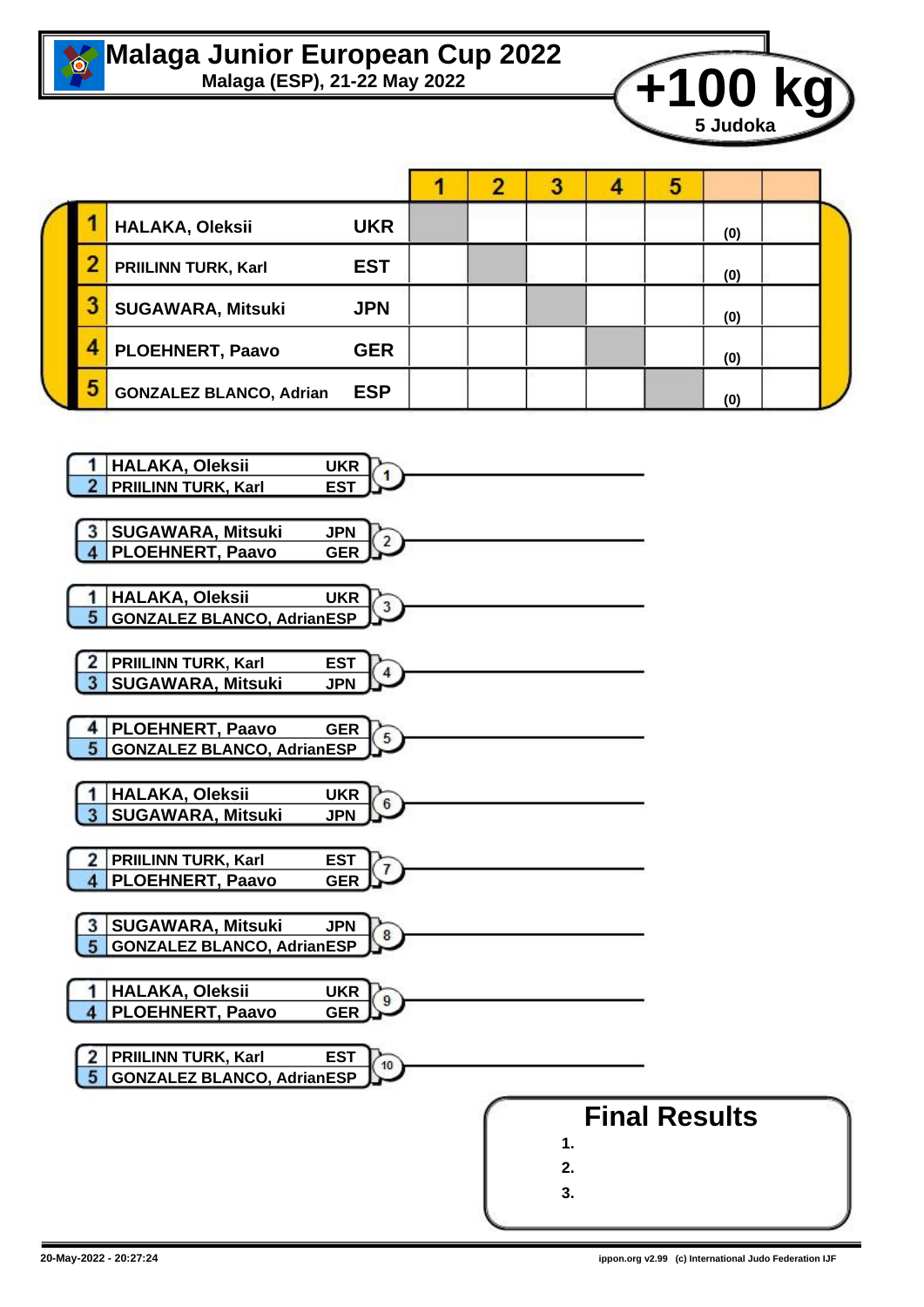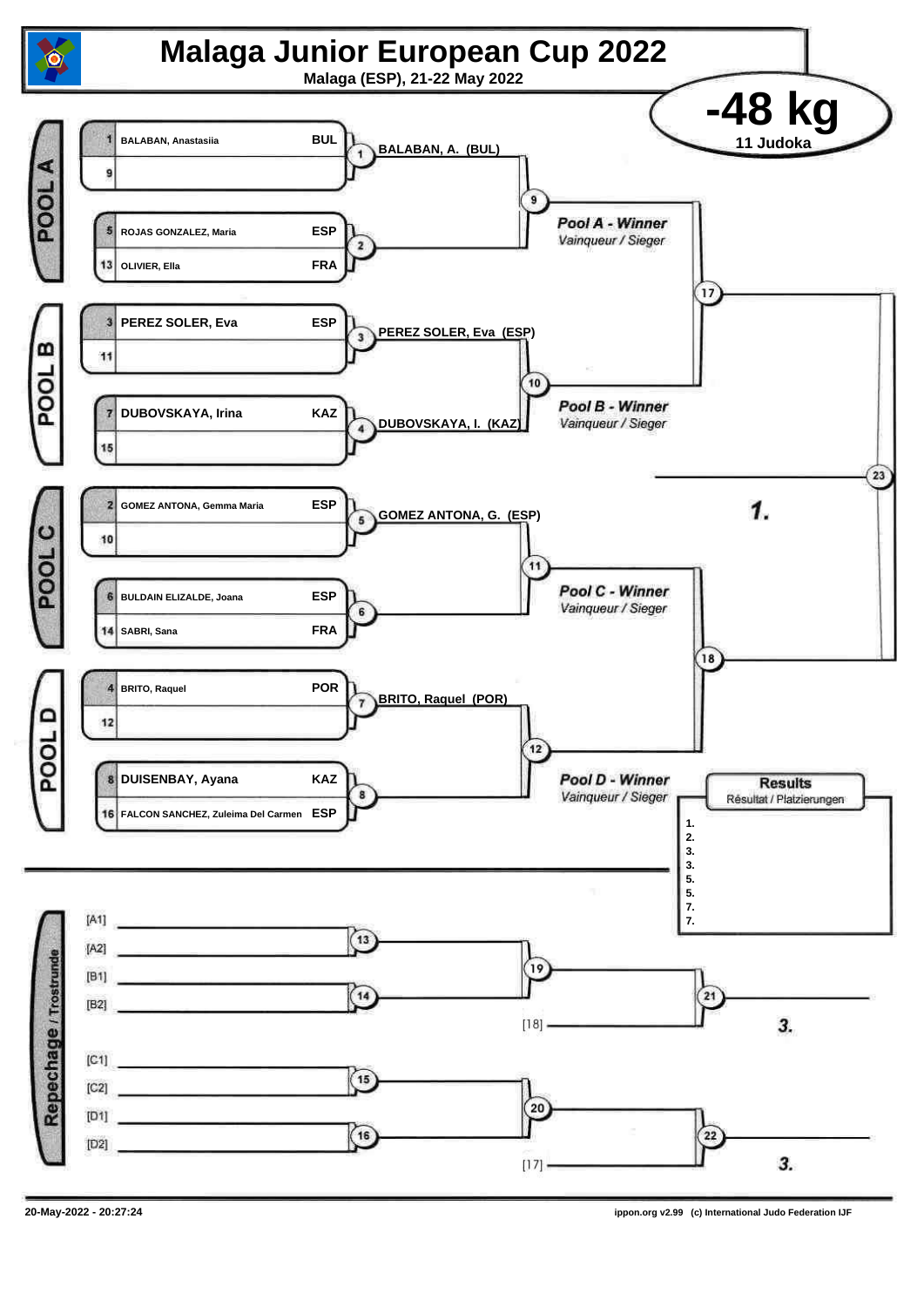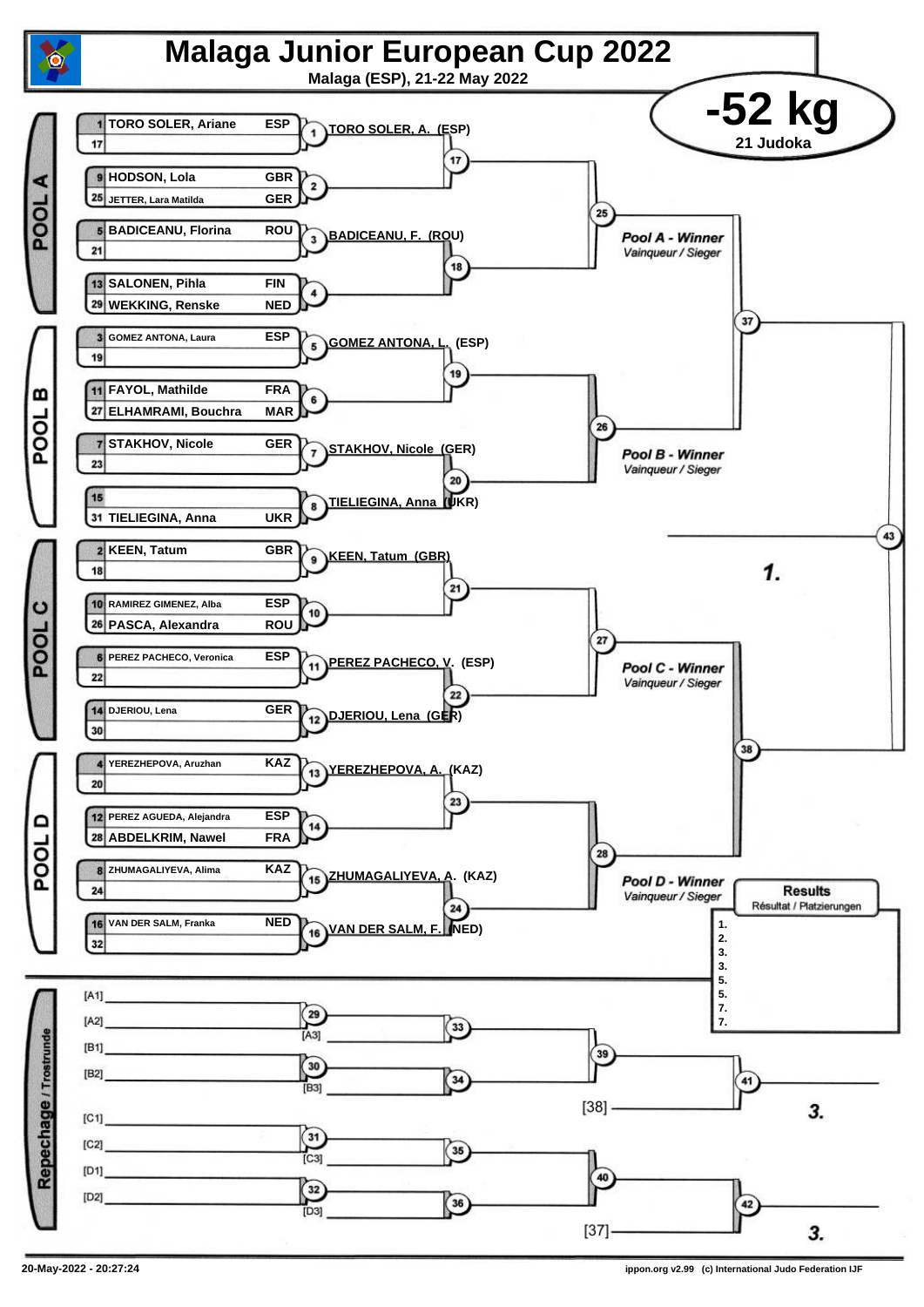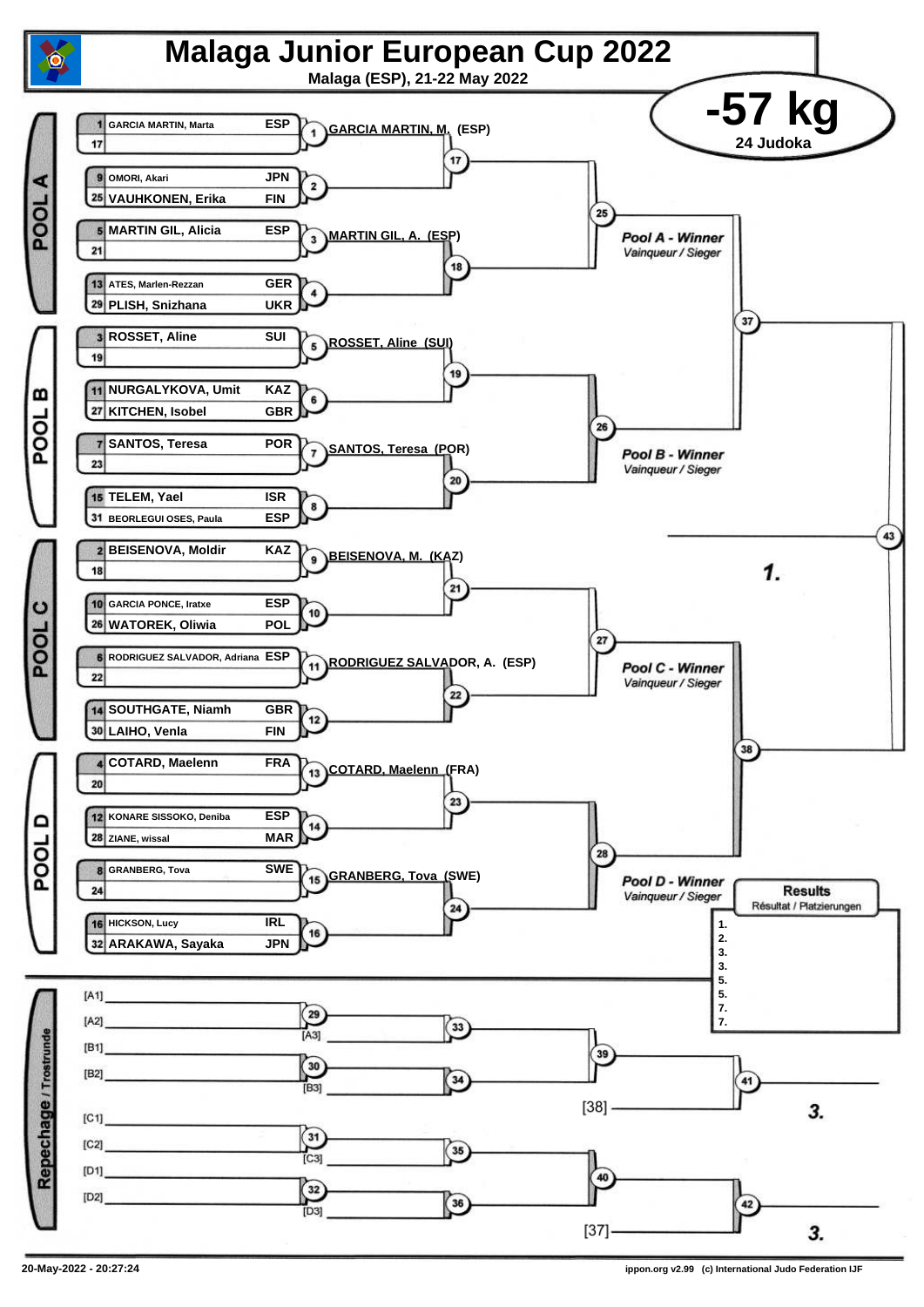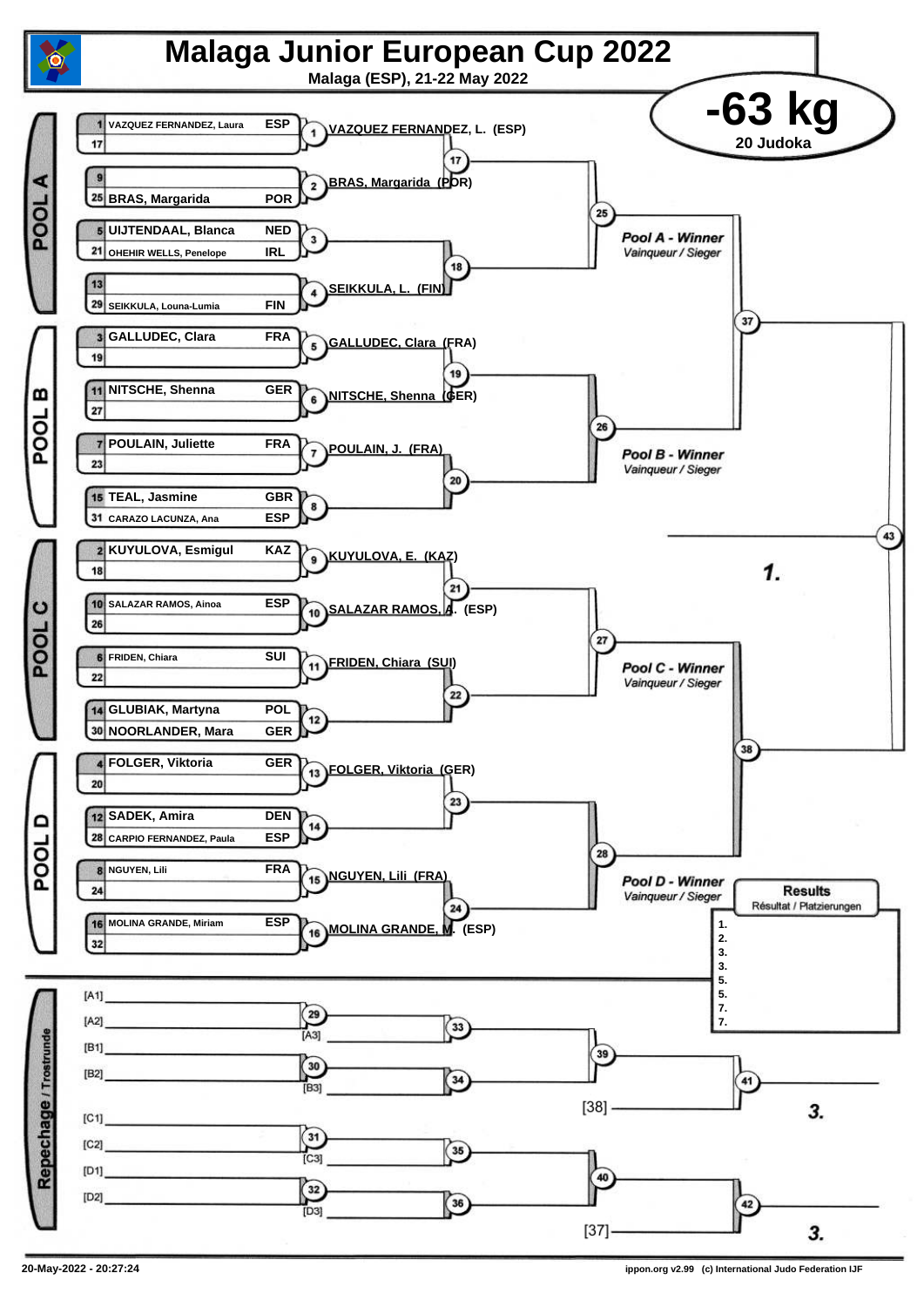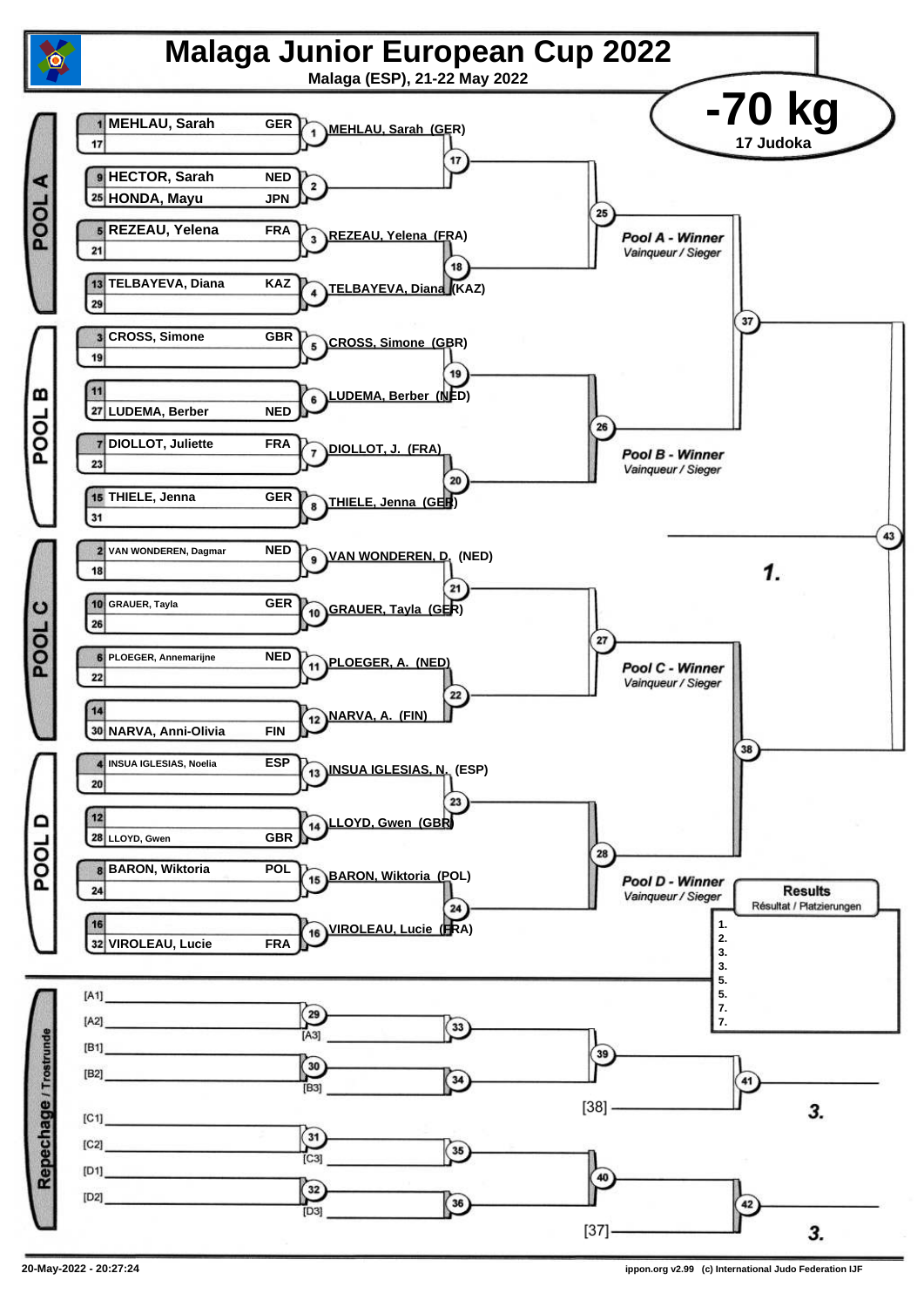